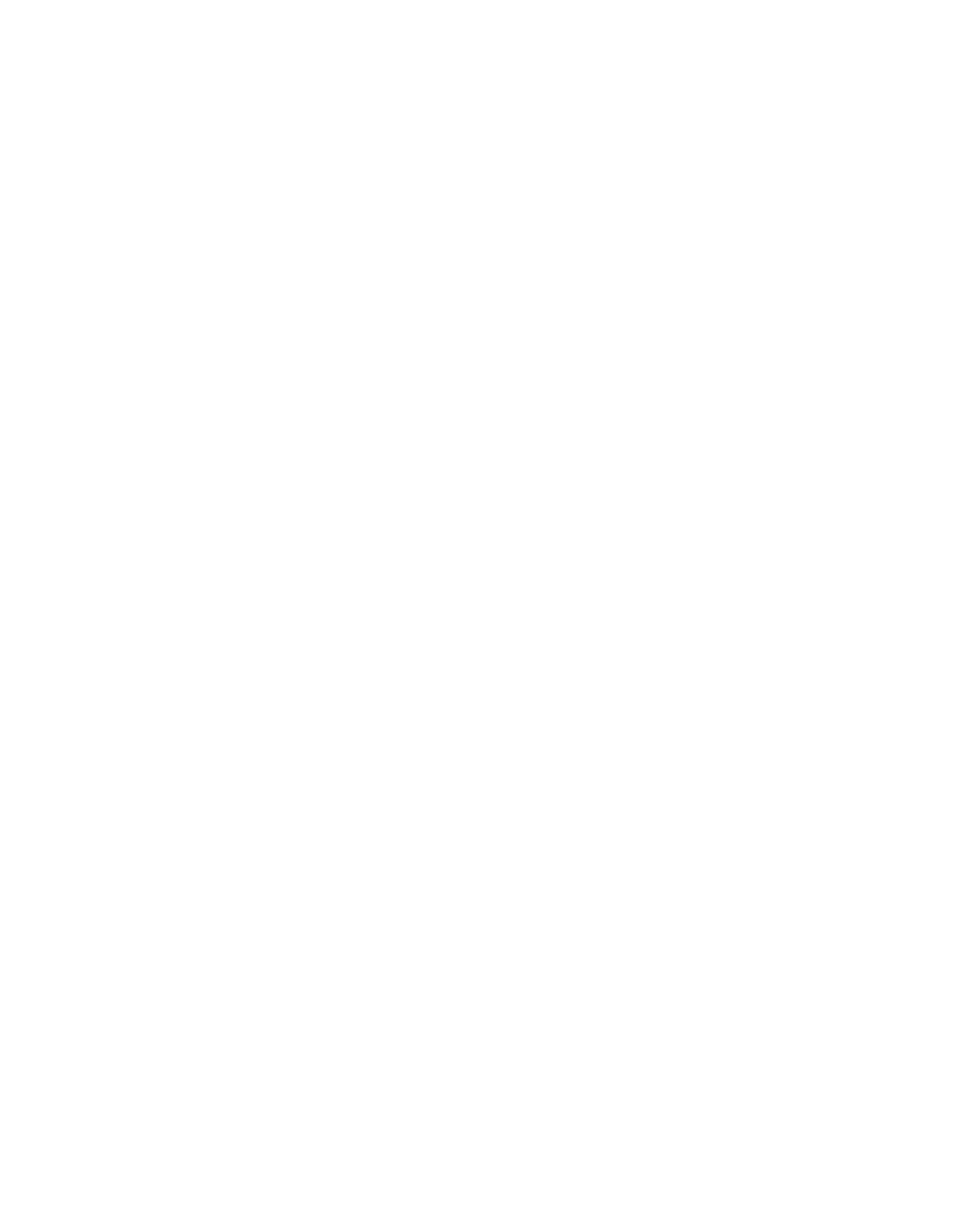# **Privacy as Impression Management**

**Sameer Patil, Alfred Kobsa** Institute for Software Research (ISR) School of Information and Computer Science University of California, Irvine Irvine, CA 92697 USA {patil, kobsa}@uci.edu

# **ISR Technical Report #UCI-ISR-03-13 December 2003**

# **ABSTRACT**

In this paper, we suggest that the primary concern regarding privacy in collaborative work settings is "*impression management*". We discuss a host of factors which influence privacy management in such settings. Finally, we offer some suggestions regarding how designers can empower users to manage their impression.

**Keywords:** Privacy, Collaboration, Impression Management, Instant Messaging.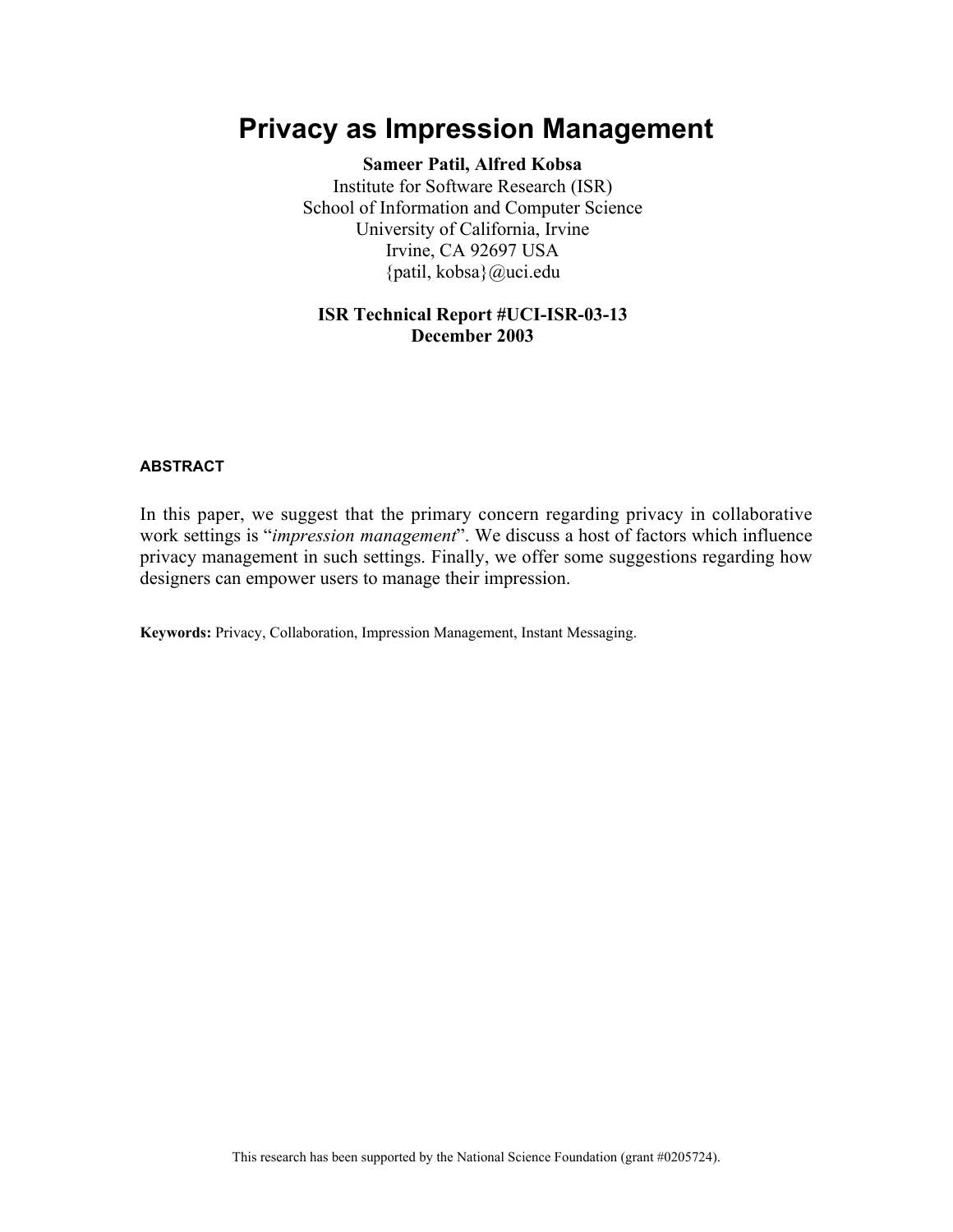# **Privacy as Impression Management**

**Sameer Patil, Alfred Kobsa** Institute for Software Research (ISR) School of Information and Computer Science University of California, Irvine Irvine, CA 92697 USA {patil, kobsa}@uci.edu

# **ISR Technical Report #UCI-ISR-03-13 December 2003**

#### **ABSTRACT**

In this paper, we suggest that the primary concern regarding privacy in collaborative work settings is "*impression management*". We discuss a host of factors which influence privacy management in such settings. Finally, we offer some suggestions regarding how designers can empower users to manage their impression.

# **Keywords**

Privacy, Collaboration, Impression Management, Instant Messaging.

## **INTRODUCTION**

There is an inherent tension between privacy and awareness in the context of collaborative work - particularly in case of geographically distributed work teams. Timely information about current activities, work progress and availability of other team members is very valuable for fostering informal communication among team members and for the low-level synchronization of work activities (Dourish & Bellotti, 1992; Herbsleb et. al., 2000). Yet, people are usually quite reluctant to agree to an unlimited surveillance and disclosure of their whereabouts and activities (Want et. al., 1992). We aim to identify central factors that must be considered in the analysis of this tension between workgroup awareness and individual privacy, and use this analysis to provide software mechanisms to assist distributed work teams in negotiating solutions to the tension.

#### **COMPARISON OF INSTANT MESSAGING SYSTEMS**

Our comparison of popular instant messaging (IM) systems (Patil & Kobsa, 2003) illustrates how even a conceptually

This research has been supported by the National Science Foundation (grant #0205724).

simple collaborative computing system such as IM can be quite complicated when analyzed from the point of view of privacy. We have collected the following principles and factors which seem to influence privacy management:

#### **Reciprocity**

Reciprocity ensures that an individual can only request information about others that he or she is willing to disclose about himself or herself, and vice versa.

#### **Feedback**

Feedback involves providing individuals with information that suitably tells them what information about them is being accessed by whom, in which form and at what time.

#### **Context**

Which information should be made available to whom and in which form is highly context dependent and keeps changing continually.

## **Control**

Ideally, all information should be under the control of the respective individual(s) involved. This allows the individual(s) to specify how, when and to whom, the information may be revealed.

#### **Norms**

Norms regarding privacy can have diverse origins. They may stem from shared cultural understandings, may evolve with growing organizational memory, may have been set through explicit policies or mandates, or a combination of of such influences.

#### **Inference**

People manage privacy at the micro level, focusing on the particular task or issue at hand, and on the current context. However, several such pieces of micro-information could be collected together to form a macro-level awareness that reveals information that people may not have wanted to divulge intentionally. For example, an individual may only wish to reveal on his or her shared calendar that he or she is in a meeting in the conference room without specifying the participants. However, if other participants of the meeting also maintain shared calendars, then looking up the various personal calendars may reveal who the participants of the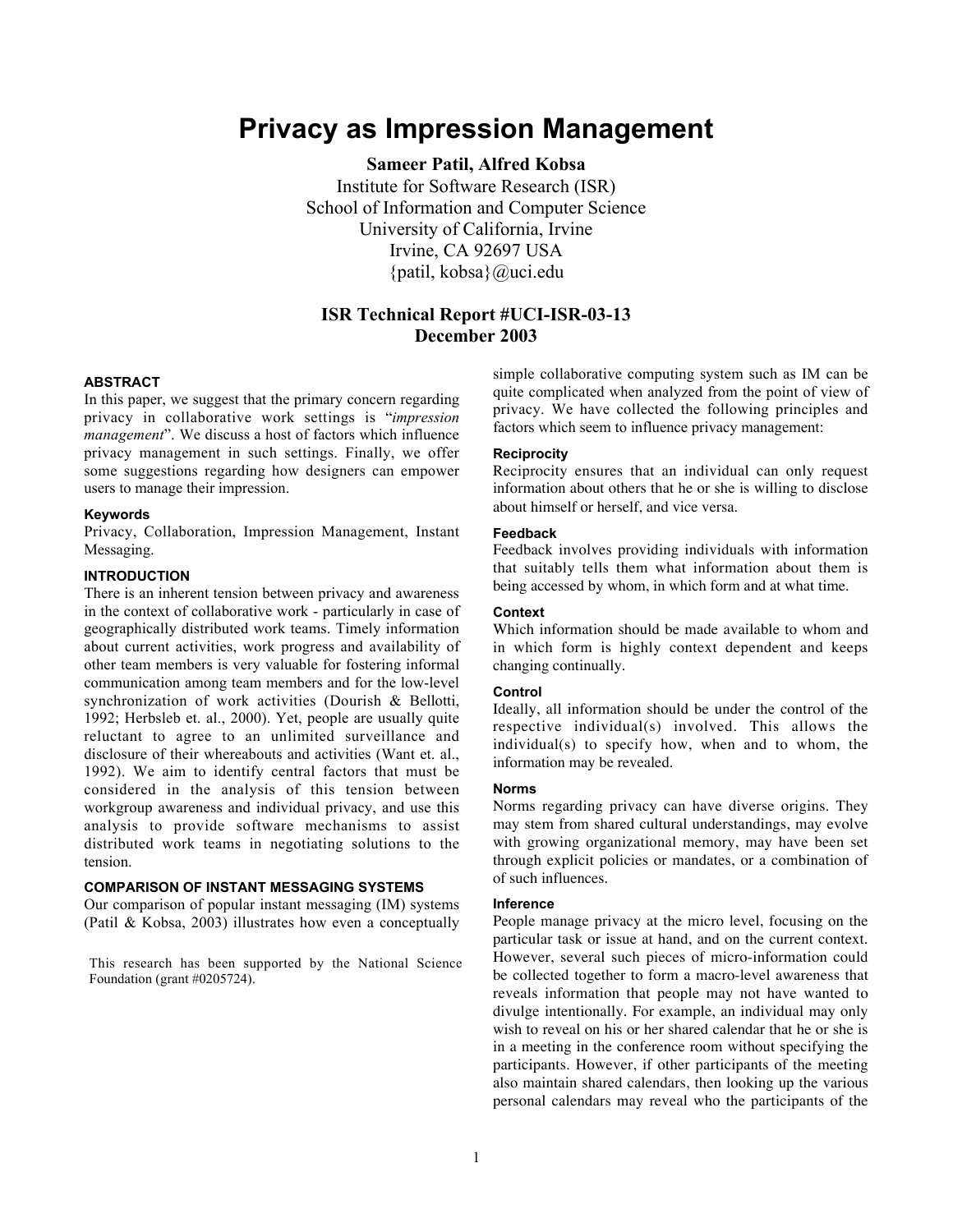meeting are – something which some or all of the participants may have wished not to divulge.

# **Overhead**

Managing privacy involves overhead in terms of performing tasks which are unrelated to the primary work (e.g. remembering to set IM status to "busy"). These secondary tasks may be time consuming, tedious and/or distracting.

#### **Incentives**

Individual and/or group motivations influence how people may manage their privacy. Individuals may be willing to sacrifice privacy if they receive sufficient benefits. Moreover, the "overhead" required in privacy management needs to be balanced with the direct benefits for the individual for these efforts (Grudin, 1988).

#### **Conflicts**

People's desires, opinions and expectations regarding privacy may conflict with each other. Consider, for example, two colleagues who share an office, one of whom prefers the office door to be kept shut while the other prefers to leave it open.

#### **Archiving**

Archiving of information in any form – paper, digital, organizational memory etc. – conserves it over time. As a result, such information may later be available out of context, in a manner different from the way in which it was originally meant to be utilized, and to people other than those to whom it was addressed.

We advocate that the above factors be analyzed for every collaborative computing system. A solid understanding of these issues can aid in designing features and mechanisms to address privacy effectively.

## **PRIVACY AS IMPRESSION MANAGEMENT**

"Privacy" seems to serve different aims in different contexts. For instance, in the context of e-commerce (Teltzrow & Kobsa, 2004), privacy aims at protecting personal data of individuals from organizations that may be in a position to use this data in a potentially harmful manner. In field studies with different organizations, Dourish et al. (2003) identified a keen interest of computer users to protect themselves from hackers, stalkers, spammers and marketers.

We claim that in the context of group collaboration, an important driving force behind individual desire for privacy is the wish to control one's impression from the point of view of others (more specifically team members and superiors). This factor is likely to strongly influence the point of balance between demands for privacy and the consent to disclose awareness information. An individual is likely to demand more privacy in matters which could potentially reflect poorly upon himself or herself. On the other hand, he or she may tolerate, or even demand, less privacy when the situation creates a favorable impression of him or her. For example, due to a general fear of monitoring, employees may be reluctant to distribute records of the exact time at which they arrive at work every day. However, an employee who consistently comes in early may in fact wish to have this fact known widely as a reflection of greater commitment toward work. In addition, the kind of impression one wants to present to others is dependent on the kind of relationship one has with them. Providing information to trusted colleagues will likely raise fewer privacy concerns than to superiors or unknown third parties.

Thus, a privacy-sensitive group collaboration system should ideally allow its users to seamlessly manage their "impression" as seen by each of the various parties involved. It ought to give users the opportunity to inspect the various pieces of information about themselves that can be viewed by others, and also to obtain summaries and statistics about it.<sup>1</sup> Users could also be provided with the capability to receive timely alerts and notifications regarding changes to various factors and parameters that are

# of particular importance to them. **IMPLICATIONS FOR DESIGN**

In designing collaborative computing systems with impression management mechanisms, we suggest paying particular attention to three major factors:

## **Defaults**

Given the complex, fuzzy and context-dependent nature of privacy, the number of options and settings that need to be managed is quite complicated. As a result, designers must provide defaults which are widely applicable across persons and situations. Moreover, given that users rarely change the defaults, it is all the more important to get as many defaults right as possible. The values of defaults ought to be informed by detailed studies of the people, the task(s) and the setting(s) in which the system operates.

#### **Modifiable policies**

Since the notion of privacy is highly nuanced, it is impossible to devise universally applicable policies. For example, a system may have the policy of not revealing one's home phone number to anyone except one's family and personal friends. However, in case of an emergency, one is unlikely to expect a rigid enforcement of such a policy. Designers need to be careful to avoid setting rigid policies which cannot be modified.

# **Interface and Interaction**

Finally, a great deal of attention needs to be paid to the user interface and interaction. Feedback regarding how one's impression is being managed should be provided in a context-sensitive, non-intrusive and seamless manner. Interaction with the user should be designed so that specifying and modifying one's status, settings, and policies, requires the least possible overhead in terms of time and effort.

1

 $1$  We recommend against providing such summaries and statistics of awareness information about others, in order not to facilitate surveillance.